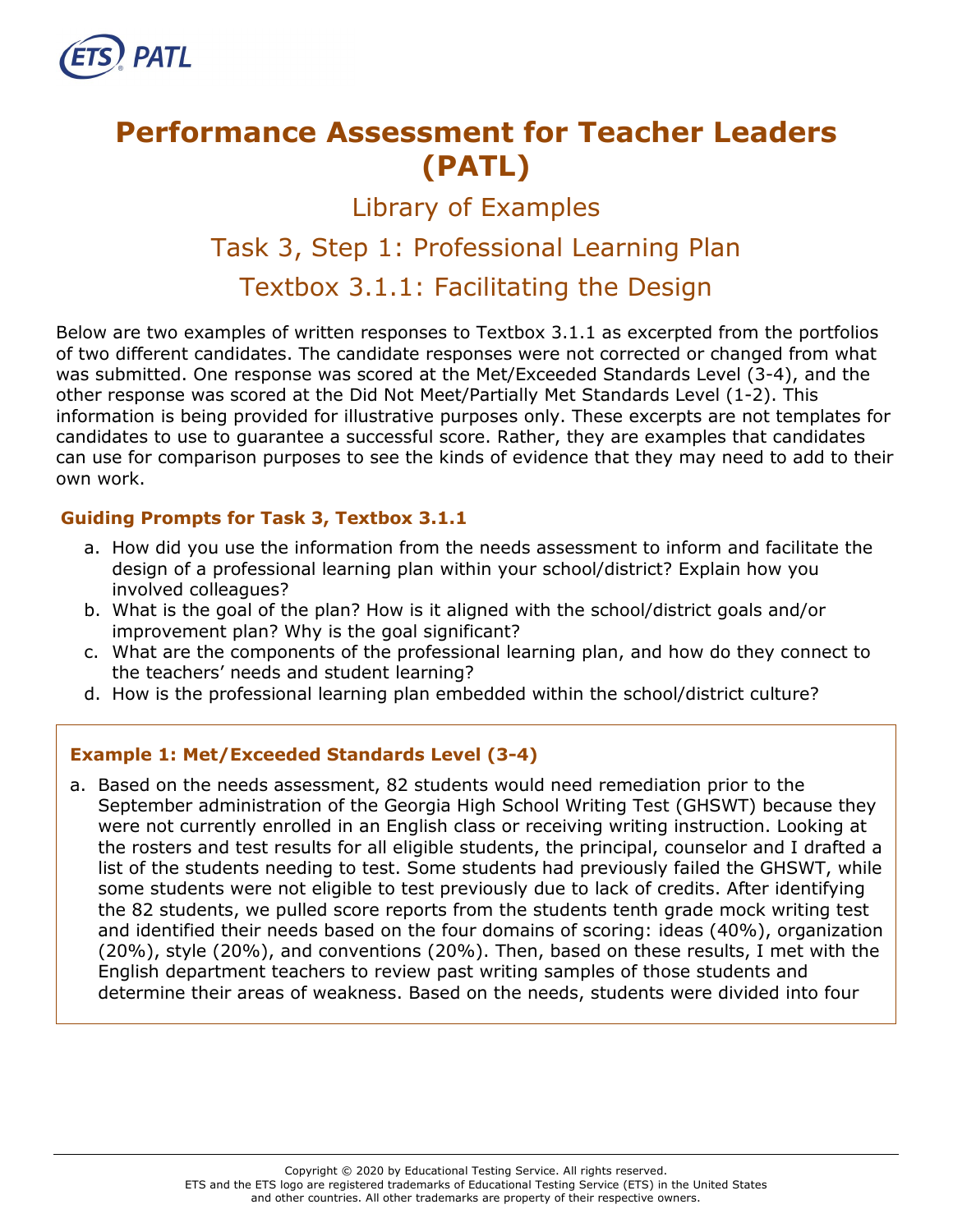#### **Example 1: Met/Exceeded Standard Level (cont'd.)**

groups to represent each of the four domains. Students who needed support in each area were grouped together with the ideas group. It was determined that the remediation would occur during the English teacher's planning periods of Tuesdays, and that on Mondays I would provide strategies to each teacher to assist in their review with the students. Additionally, Career, Technical and Agricultural Education (CTAE) teachers received instruction on the RAFT (Role-Audience-Format-Topic) strategy to use with students in class and were emailed a persuasive writing topic to use in a class discussion each week.

- b. The goal of the professional learning plan for teachers and students is to provide the necessary instruction needed for students, not currently enrolled in an English class, to pass the GHSWT. This goal is aligned to the school and district plan for 96% of first time test takers to pass the GHSWT and directly impacts the district's graduation rate goal. This goal is significant as the GHSWT was, at this time, the only state assessment requiring a passing score in order to graduate from a public high school in Georgia.
- c. The professional learning plan impacts teachers and students by providing necessary writing remediation to students in small groups. The four other English teachers and special education teacher, and I worked together to divide students by their areas of weakness among the four writing domains used in scoring. I worked directly with the special education teacher serving the English department to provide instruction to the ideas group, while the other three teachers worked with the organization, style, and conventions groups. To prepare the teachers for their remediation lesson, I researched strategies and graphic organizers that were most effective for each domain. I provided each teacher with a lesson plan, copies of resources, differentiated strategies for higher or lower ability students, and a digital presentation each week to use for review with their group. I also provided the CTAE teachers with a hard copy and a digital presentation of the RAFTT format, and weekly persuasive writing topics for discussion. I used the Georgia Department of Education GHSWT website for previously released exam topics and rubrics to use with both sets of teachers. If teachers needed more instruction, I provided additional support before and after school, and through email when requested.
- d. The school and district culture is one that promotes excellence amongst a high percentage of students who live in poverty, who have parents who earn a living as migrant workers and/or have special learning needs. Additionally, the district believes in that reading and writing should occur daily in all classes. This expectation is what led to the inclusion of the CTAE department teaching writing skills and discussing persuasive writing topics in class. Ultimately, the feedback from students, teachers, administrators and parents was positive when the test was over and the results came in. The school achieved a 98% pass rate, exceeding both the State and Regional Education Service Agencies (RESA) expectations and all previous pass rates at our school.

#### **Refer to the [Task 3](http://gace.ets.org/s/pdf/gace_teacher_leadership_assessment_task_3_rubric.pdf) Rubric and ask yourself:**

In the candidate's description of the design of the professional learning plan, where is there evidence of the following?

- The design of a professional learning plan, based on a needs assessment, that involves colleagues and school administrators in the design process
- A goal that is significant and aligned with the school/district goals and/or improvement plan
- How the components of the professional learning plan connect to teachers' needs and student learning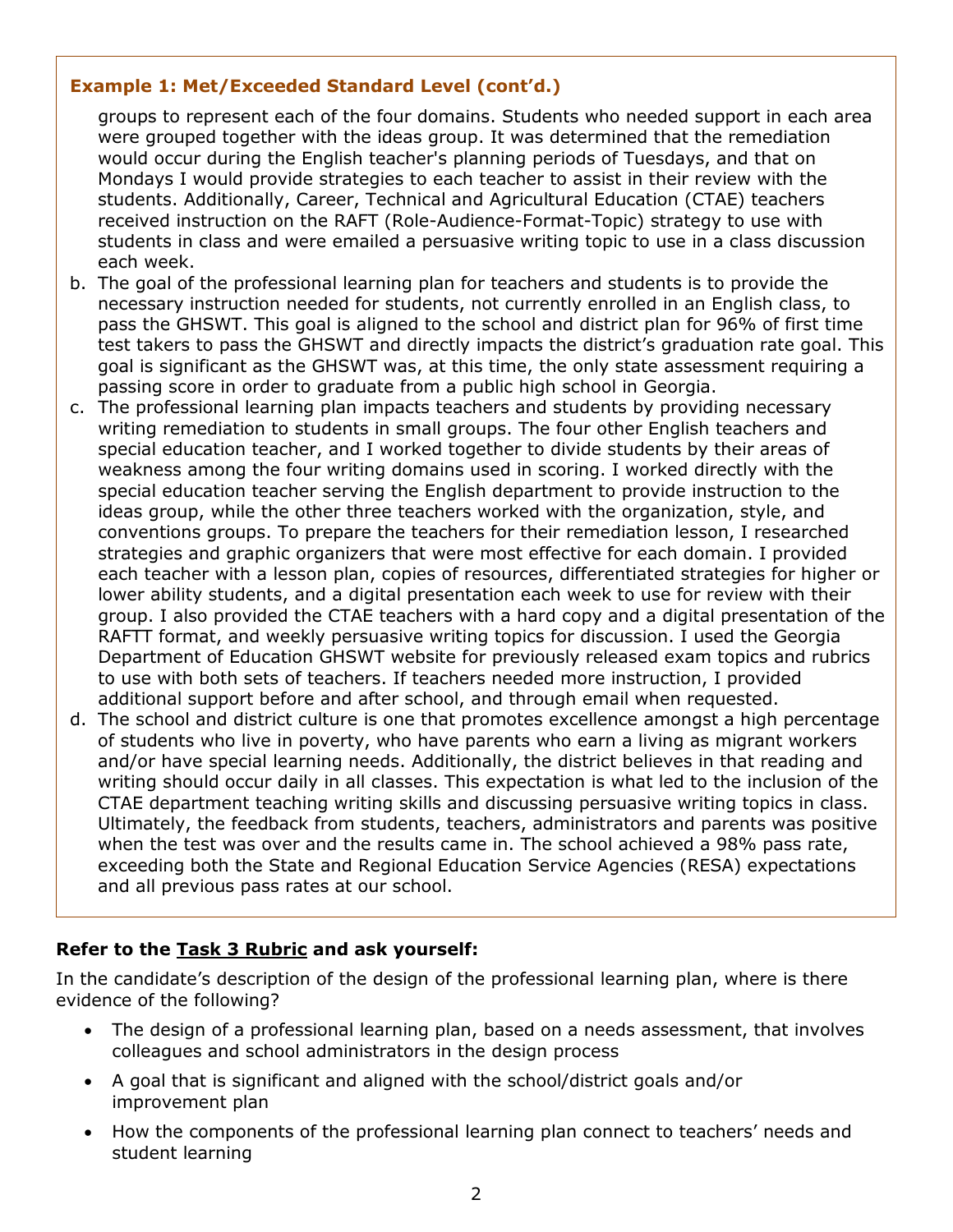• How the plan is embedded within the school/district culture

Why is the candidate's response *appropriate* or *effective?*

#### **Example 2: Did Not Meet/Partially Met Standards Level (1-2)**

The school's leadership team was carefully selected to represent all areas of our staff. It contained representatives from all grade levels, all 4 core-content areas, administrators, and a district representative whose focus is on school improvement. Leadership teams are responsible for creating a School Learning Plan, including specific academic and student wellbeing goals. Based on the district's newest performance target centered around writing, our leadership team wrote one of our three academic goals as follows: "All students will complete one piece of writing (formally or informally) in every course once per semester." This writing goal was created with the intent that all courses actively implement more writing strategies and demonstrate that writing is a cross-curricular skill. At that time, the leadership team placed emphasis on the act of writing and would later focus on the quality of student writing by using the Six-Traits of Writing model. In order to meet this goal, professional development needed to be implemented. The need for instructional strategies around literacy was clear. Our leadership team perceived a need for teacher instruction and through informal feedback, the team learned that the staff felt the same way. The performance target on WICR (Writing, Inquiry, Collaboration, Reading) and a School Learning Plan academic goal of completing a piece of writing in every class overwhelmed some teachers. Those with a communication arts background and those who were already using writing strategies in the courses felt comfortable with the goal; many were prepared to share their strategies with others and help guide our school to meet the set expectations. Our leadership team created the 2010-2011 professional development plan to meet the varied of staff members and utilize those with strengths in the area of literacy instruction. For one specific professional development session, the team began by brainstorming a list of topics that would most benefit all staff members within the broad category of literacy instruction.

It became evident that one large-group professional development session on literacy would not meet the needs of our diverse staff. There would need to be multiple topics addressed within the broad scope of literacy instruction. The team decided to create 4 breakout sessions for small groups of teachers to rotate through. Groups of 12-15 teachers of various content areas would encourage discussion. In the planning process, emphasis was placed on ways for teachers to use these breakout session strategies in their classroom as soon as possible, so time to brainstorm application into one's own classrooms was built into each rotation. The topic list was eventually narrowed down to the 4 sessions that would be most applicable for all grade levels and content areas. These sessions were: differentiating reading and writing within a lesson, using poetry and quick writing across curricular areas, foldable-paper graphic organizers, and the use of levels of questions (students writing questions and responding), cues, and advanced organizers. Members of the leadership team volunteered to help facilitate these sessions. However, since the purpose of the professional development was to share strategies of literacy applicable to all contents and some staff members had expressed confidence in sharing strategies themselves, the team decided that each session should involve a leadership team member and a non-leadership team teacher. This enabled more teachers to plan and facilitate professional development, as well as have a variety of content presented to our varied staff. Topics weren't to be centered around a reading or communication arts classroom. These decisions all helped to create more "buy-in" from teachers attending the rotations and encouraged discussion for different uses of strategies in various classrooms.